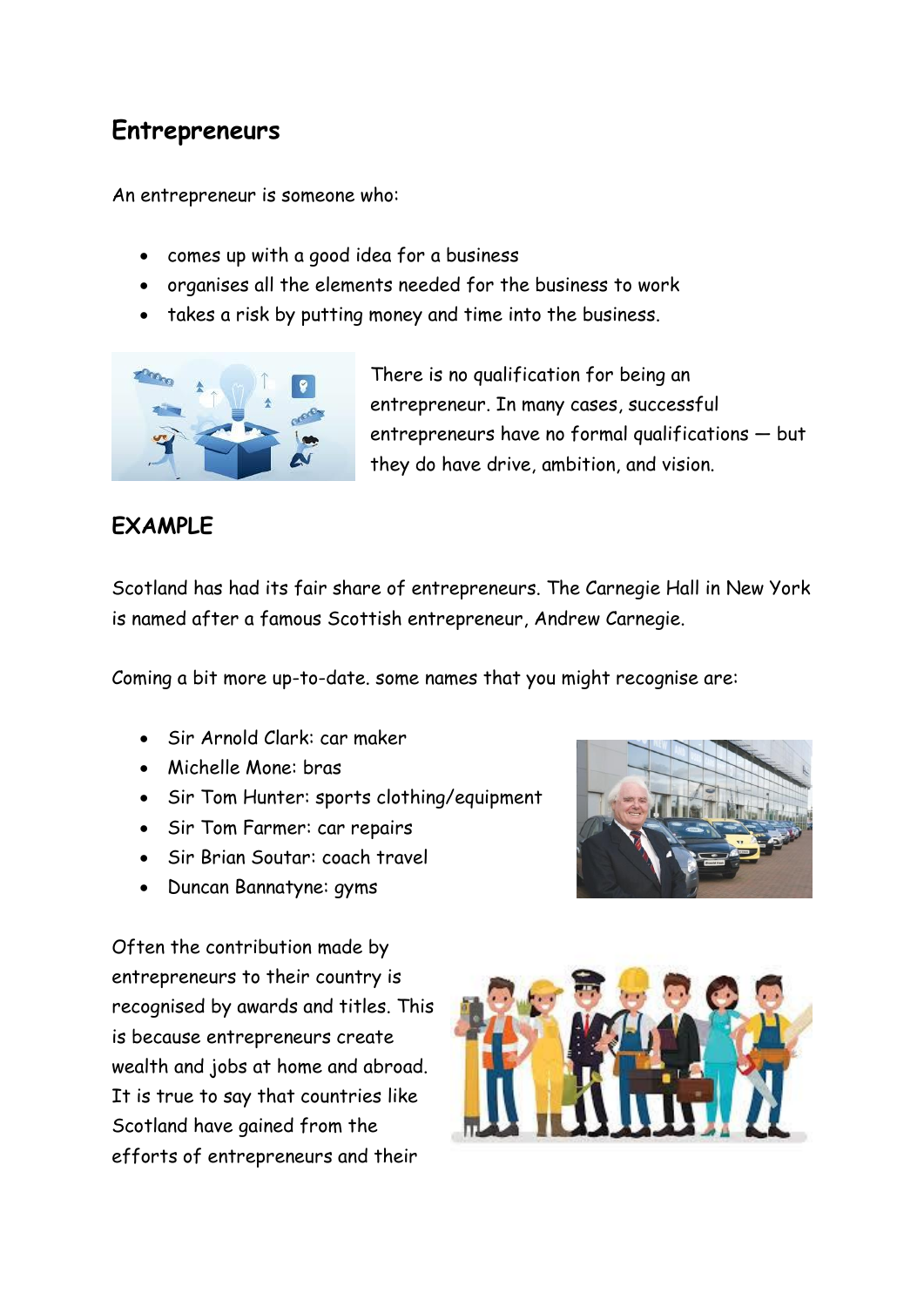talents. The next step is to encourage and support the entrepreneurs of the future ... you!

Perhaps you have idea already. Perhaps if you join forces with another genius, you will change all our lives in the future.

#### **TASK 1**



You have been given £10. You have been challenged to make a profit in the next two weeks. Write down your idea on how you would do this.

**TASK 2**



Use the Internet to research an entrepreneur. Your entrepreneur can be taken from the previous list (page  $1$ )  $-$  or can be idea of your own.

State 5 facts about the person you chose.

#### **TASK 3**



Kira Kennedy is a successful businesswoman who owns a hairdressing salon.

Kira chose to locate in a town where there was only one other hairdressing salon. The other salon caters for 'the older lady' and Kira concentrates on younger styles for younger customers, both male and female. She sees it as important to keep up-to-date with styles and techniques.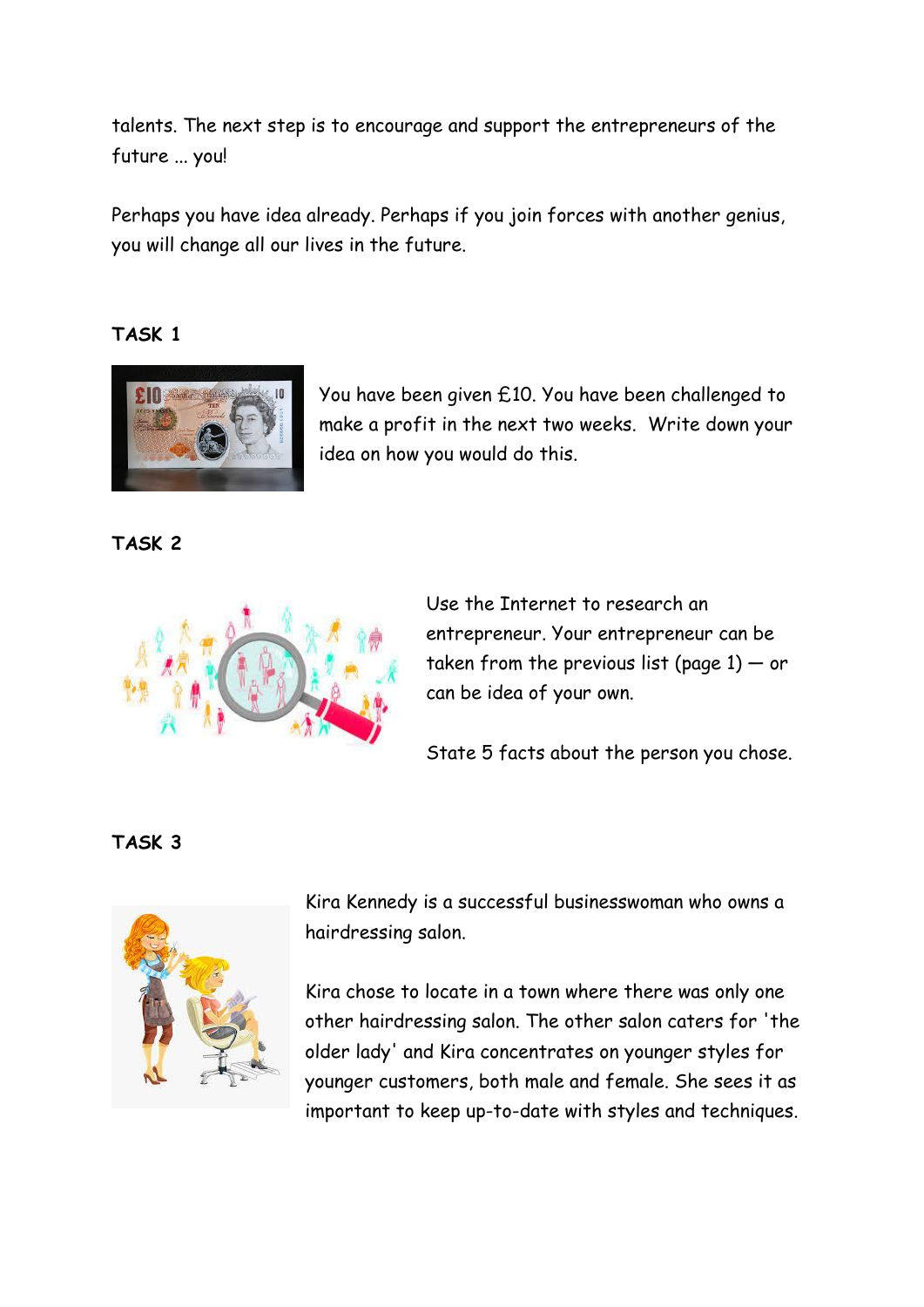

Kira's brother asked a selection of his friends what they wanted from a hair salon and how much they would be prepared to pay for styles and treatments. Her brother reported back to Kira who took note.

Kira realised that her customers would have jobs or attend school/college. She therefore decided to open her salon later into the evening and offer longer opening hours at weekends.

Make a list of possible reasons for Kira's success in business.

#### **DID YOU KNOW**



We are all familiar with the blue and yellow sign of Kwik Fit, the business famous for tyre and exhaust replacement and repair. However, the founder of Kwik Fit, Sir Tom Farmer, started his business from a yard on Edinburgh's south side. In the 1960s, Sir Tom saw that car ownership was on the increase — and more cars meant more tyres.

Nowadays, Kwik Fit is very recognisable — and not just in Scotland. Sir Tom sold Kwik Fit in the 1990s but he has never lost his thirst for enterprise. He still has various business interests, including Hibernian Football Club.